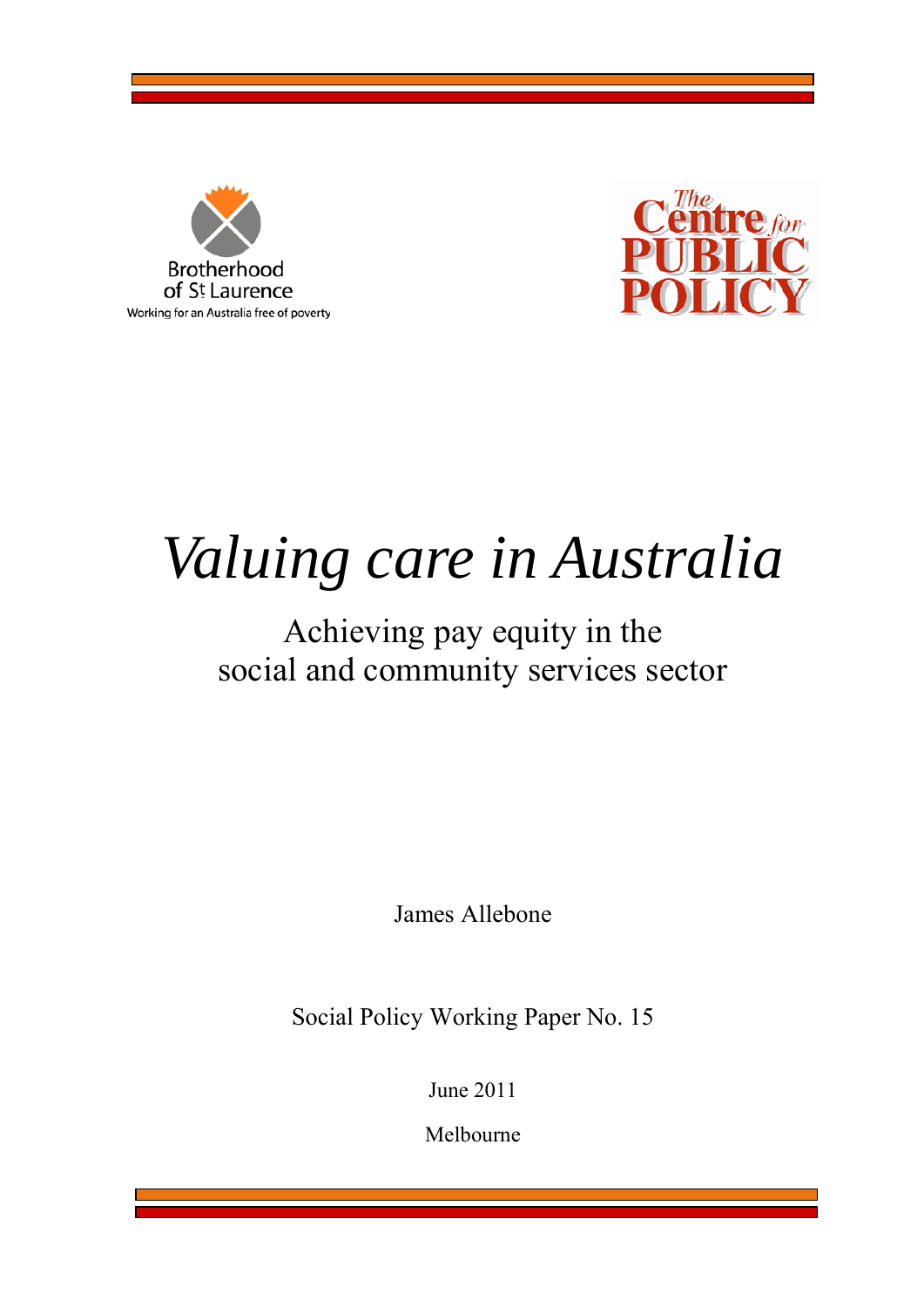In Social Policy Working Papers we seek to publish interesting findings and insights from recent research undertaken or presented at the Centre for Public Policy, a research and post-graduate teaching centre within the University of Melbourne, and the Brotherhood of St Laurence, a Melbourne-based community organisation whose work includes social policy research and advocacy. The views expressed in the papers, however, do not necessarily reflect any official position of the publishers. We expect and support the further development of these ideas and their subsequent publication in journal or book form.

James Allebone is a Research Officer at the Brotherhood of St Laurence.

Published by

Brotherhood of St Laurence 67 Brunswick Street Fitzroy Vic. 3065 ABN 24 603 467 024 Phone: (03) 9483 1183 [www.bsl.org.au](http://www.bsl.org.au/) 

and

Centre for Public Policy University of Melbourne Vic. 3010 Phone (03) 8344 6820 [http://public-policy.unimelb.edu.au](http://public-policy.unimelb.edu.au/) 

ISSN 1832-4339 ISBN 978-1-921623-26-4

© Brotherhood of St Laurence and University of Melbourne Centre for Public Policy 2011

This publication may be downloaded for use in private study, research, criticism and review. Permission is granted for librarians to download a single copy to be made available to library users. The publication may not be reproduced in any other form without the permission of the publishers.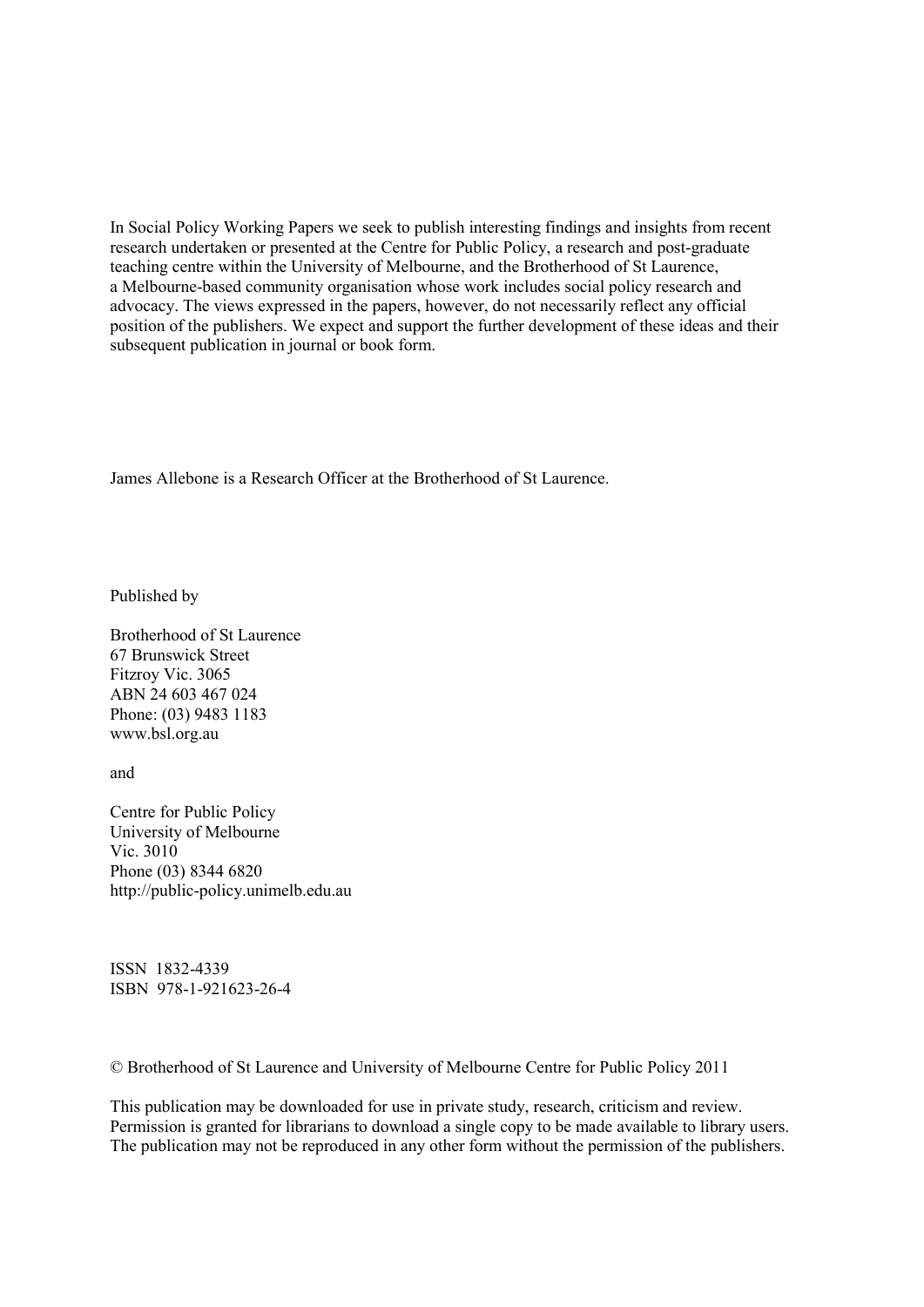#### **Introduction**

<u>.</u>

Social and community services (SACS) workers<sup>[1](#page-2-0)</sup> are currently fighting for a substantial increase in their award wages. The Equal Remuneration Case before Fair Work Australia (FWA) is an historic one which seeks to rectify decades of undervaluation. The pay gap between SACS workers and comparable workers in government employment has recently been acknowledged by FWA (2011a); however, an equal remuneration order is yet to be handed down. It will be argued here that the low pay endemic to the SACS sector is primarily the result of two factors: the sector's link to its volunteer past, and its highly feminised character, of which only the latter has been thoroughly considered in the present pay equity case. In exploring these issues, this paper will outline the relationship between voluntarism and gender pay inequity in the SACS sector, and detail the evolution of the current pay equity case. Further, it will be argued that when FWA ultimately grants an award increase, it is incumbent upon governments, both state and federal, to subsidise the additional wage-related costs to employers.

Analysis of this case also serves as way to re-engage in a range of related issues around the valuing of care in Australia. Many of the workers covered by the SACS award are care workers and care work is central to wellbeing in our society. The way in which it is valued affects not only care-givers and clients but also broader societal cohesiveness. In recent years, the construction of care policies has been critically analysed across a range of national and historical contexts, from the commodification of care work in the Republic of Korea (Peng 2009) to the development and framing of care policies in Europe, particularly the Nordic states (Williams 2009). The Nordic states have enjoyed for some time the lowest rates of gender inequity in the world and are, in many respects, gender equity exemplars. Therefore, this paper will also take a comparative turn and consider the relevance of care policy trajectories in Nordic countries to Australia. Given these countries' relative success in narrowing the equity gap, discussions in Australia during the 1980s that looked to the Nordic 'caring state' model (Lister 2009) have renewed relevance, and the Nordic experience deserves (re)exploration in the contemporary Australian context.

Although this paper focuses primarily on paid professional workers in the social and community services sector, the informal, unpaid or non-professional modes of care work should not be forgotten. Apart from the inherent value of informal care work to individuals, families and communities, in 2010 unpaid care workers undertook some 1.32 billion hours of unpaid care work; and the total replacement cost of unpaid informal care in Australia is estimated to be \$40.9 billion per annum—equivalent to 3.2 per cent of GDP (Access Economics & Carers Australia 2010). In pursuing pay equity for remunerated care workers, it is important not to lose sight of the vital, but often hidden, contribution of informal care workers both to our society and the economy.

<span id="page-2-0"></span><sup>1</sup> SACS workers are employed by non-government organisations and work in areas such as family support services, disability services, community centres, day care centres and employment services.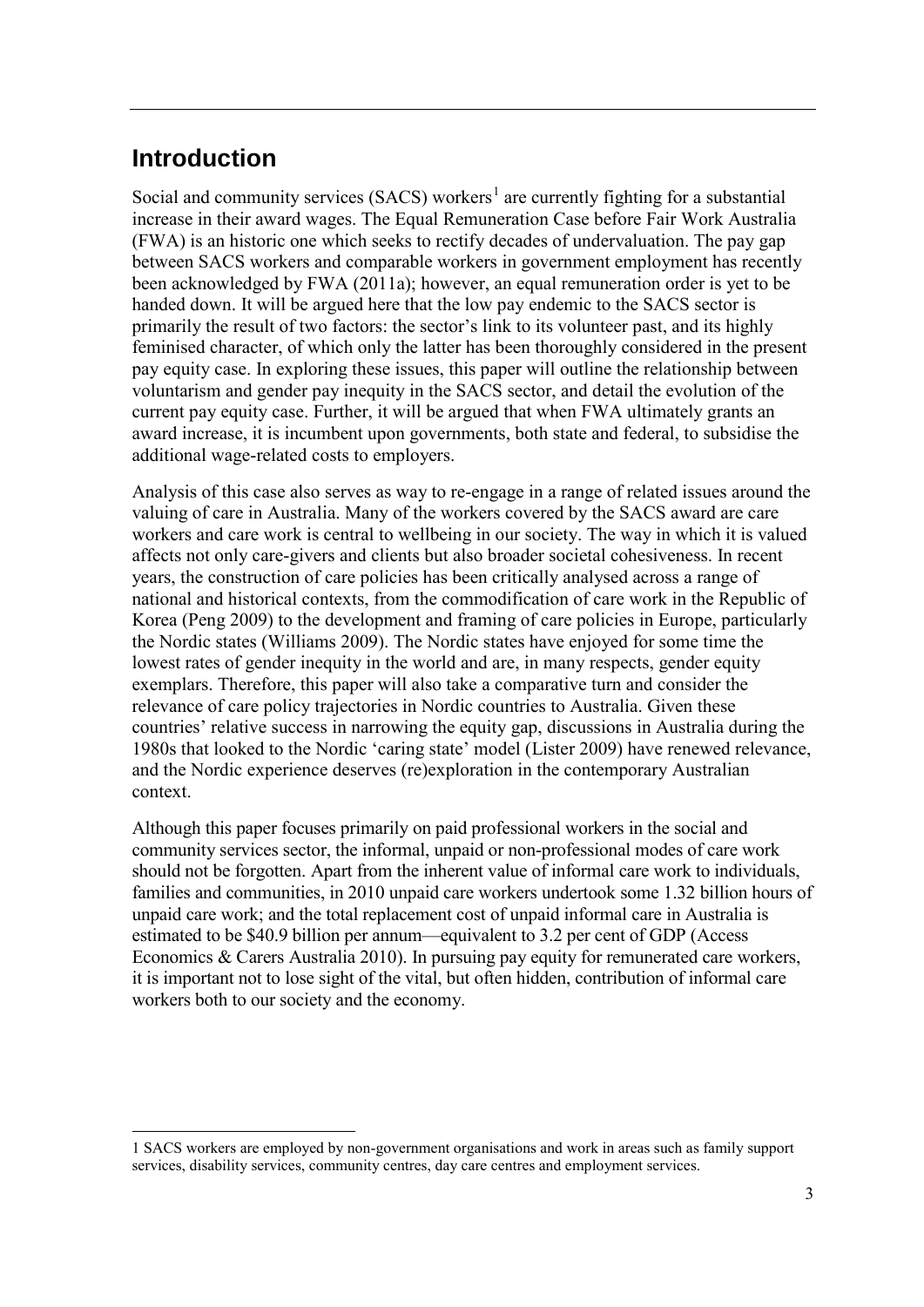#### **From voluntarism to a professional services sector**

The social and community services sector today looks quite different from its postwar antecedent. Community work in the reconstruction period was mostly voluntary charitable activity undertaken by women. During the 1970s, women increasingly moved into the paid workforce while continuing to provide the bulk of unpaid care. At the same time, the burgeoning second-wave feminist movement began to challenge the male-breadwinner model and pushed government to provide essential services such as day care and elder care in order to facilitate women's entry into the paid workforce. Over the years, government subsidies carved out a significant role for the state in a growing sector, which in turn drove the professionalisation and marketisation of care work.

During the Accord years (1983–95), the transformation from unpaid charitable work to a paid, professional welfare sector was evident. By August 1987, 30 per cent of Australian women worked in community services. What were once referred to as 'voluntary organisations' and 'charities' began to be collectively defined as the 'community services industry' (Smyth 2011, p. 157). This shift—from voluntary work in the private sphere to paid work in the public sphere—ignited debates around the valuing of care work and the appropriate role and reach of the state within the sector. Unions, feminists and workers developed a campaign for increased government funding to match professionalisation and address the undervaluation of the sector. In 1989, a conference was convened to examine a union campaign for an award to cover the community sector<sup>[2](#page-3-0)</sup> and to consider the implications of the sector's historic links to charity and volunteering for wages and conditions. The conference theme, 'From charity to industry', underscored the fact that the sector had evolved into 'quasi-public segment of an industry set up within the planned partnership framework of a welfare state' (p. 159).

This debate reached its zenith at a time when the global trend towards economic rationalism, small government and the residual welfare state was taking hold. National Competition Policy was codified via the *Competition Policy Reform Act 1995*, formulated on the recommendations of the Hilmer Report (Hilmer, Rayner & Taperell 1993). The policy prescriptions of the Hilmer Report were intended to be applied to business and industry; however, much to the dismay of many (including Hilmer himself), they were soon extended to welfare and community services (Quiggin 1998). In June 1995, the Industry Commission published its report, *Charitable organisations in Australia*, which examined the efficiency of the welfare sector (Industry Commission 1995). On the one hand, the commission recommended that government funding of services should be allocated through an open competitive tendering process and that provider performance should be closely monitored via predefined output measures. On the other, it pointed to the inevitable conflict between competitive pricing and service quality. In considering the application of a market model to the welfare sector, the commission highlighted that maximal *social* benefits would not always flow in a competitive environment. The Australian Council of Social Service (ACOSS), along with myriad other peak bodies, agencies and academics, echoed this point. Moreover, ACOSS and others argued that because people's wellbeing cannot be reduced to some measurable commodity, it is

-

<span id="page-3-0"></span><sup>2</sup> In 1988, the Australian Social Welfare Union won a Community Development Workers Award that covered community workers in Victoria, addressing the 'issues, needs and problems for that community through facilitating collective solutions'. This was followed in 1989 by a similar award for SACS workers in New South Wales.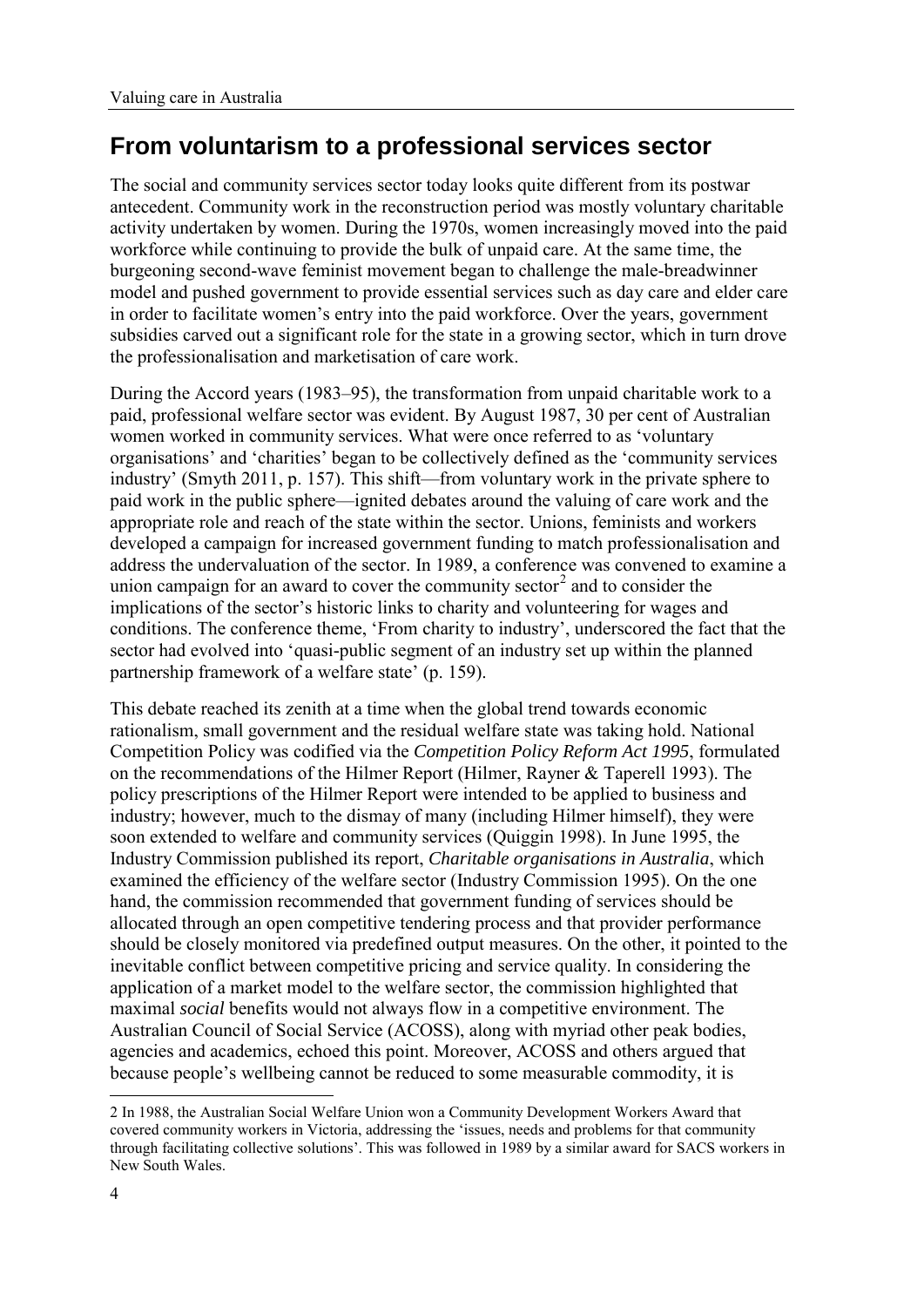inappropriate to treat the outputs of human services in the same way as the outputs of business (ACOSS 1996; Honner 1998). Ultimately, the shift from public provision to private contracting-out of welfare services had a number of ill effects that remain evident today. One consequence of particular relevance here has been the gradual downward pressure on the wages and conditions of employees in the welfare sector in order to meet the cost-reduction imperatives that flow from a competitive market model.

By 1995, annual total expenditure across the community services sector had ballooned to \$4.8 billion, of which \$2.7 billion was provided by government and \$580 million came from public donations (Industry Commission  $1995$ )<sup>[3](#page-4-0)</sup>. However, despite massive growth of the sector, SACS workers have remained significantly undervalued and underpaid to the present day. The sector's link to its volunteer past is a key reason for this, as is the influence of neo-liberal discourses and competitive models which drove down wages and overran demands for social justice (in the form, for example, of gender equality, inclusion of older people and children's right to quality care). These claims were largely displaced by a preoccupation with cost-effectiveness, privatisation and the expansion of consumer choice (Williams 2009).

Beyond the sector's volunteer past and the influence of neo-liberalism, the historical roots of sector pay inequity extend to industrial segregation and institutionalised gender pay disparity. This can be clearly seen in a brief examination of the history of pay inequity in the SACS sector and the landmark cases by unions that sought to break these inequities down, leading to the current wage case before FWA.

#### **Towards equal pay in the SACS sector**

<u>.</u>

The institutional foundations of pay inequity can be traced back to the landmark Harvester Judgement of 1907, when Justice Higgins ruled that the minimum wage for a woman was the amount sufficient to support herself alone, while for a man the minimum wage was enough to support himself, a wife and three children. In setting the female award wage at just 54 per cent of the male rate, Justice Higgins delivered both a significant victory for the rights of workers, and the formal legal codification of a gender pay gap.

After an unsuccessful claim for equal pay for equal work by the ACTU in 1949–50, a test case in 1969 resulted in a new Equal Pay for Equal Work Principle that defined equal pay fairly narrowly. While this was a significant step towards pay equity, the principle was limited in its scope, in that it only applied to 'work performed by both males and females ... of the same or a like nature and of equal value' (FWA 2011b). Furthermore, the principle explicitly stated that 'equal pay should not be provided by application of the above principles where the work in question is essentially or usually performed by females but is work upon which male employees may also be employed', thus largely excluding highly feminised workplaces from consideration (ACTU 2009). In 1972 the ACTU applied for, and won, the establishment of a new pay equity principle with substantially broader scope. The crux of this case was that equal pay should be granted for dissimilar but *equally valuable* work. The ruling in favour of the ACTU allowed for broader comparisons to be made in applications for equal pay. In 1974 the commission ruled that women would be

<span id="page-4-0"></span><sup>3</sup> The remainder was made up of client fees (around \$1 billion) and indirect government funding through tax concessions (more than \$400 million).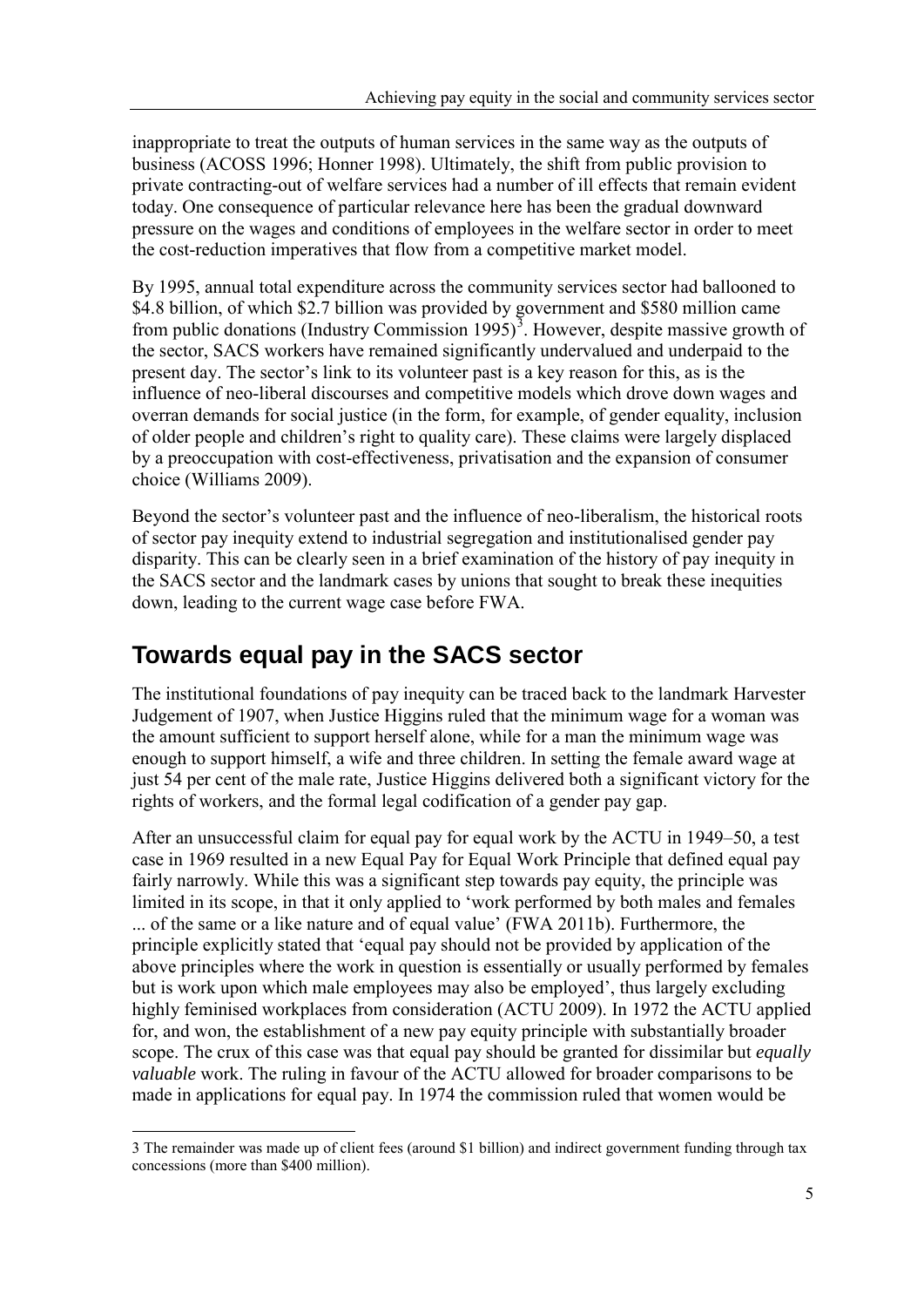entitled to the same minimum wage as men, officially putting an end to institutionalised gender pay discrimination.

This landmark decision was not, however, the end of unequal pay for women in practice. Although the 1969 and 1972 principles served to narrow the gender pay gap considerably, recent evidence suggests that the gap is growing again.

In 2004, women earned 87 per cent of the male wage, whereas in 2006, women's earnings had dropped to 84 per cent of the average male wage (ACOSS 2011). Over the twenty years from 1990 and 2009, the gap between male and female average weekly earnings ranged between 15 and 17 per cent (Cassells et al. 2009). Between February and May 2010 it remained static at 17.6 per cent—the equal highest weekly income gap on record<sup>[4](#page-5-0)</sup> (Australian Government 2010).

A recent study from the National Centre for Social and Economic Modelling (NATSEM) calculated the loss in wages that can be attributed to gender. Discounting all other factors (such as type of job, sector of employment, education) the study found that 'being a woman' alone accounted for a loss of \$1.87 per hour, equal to \$65 a week or \$3394 a year (Cassells et al. 2009). Being a woman also accounted for 60 per cent of gendered wage differentials—by far the most powerful factor, followed closely by industrial segregation (accounting for approximately 25 per cent of wage differentials).

It is not surprising, then, that low pay is endemic to work in highly feminised sectors like social and community services. Furthermore, since SACS workers are far more likely to be paid award rates than workers in most other sectors (30.9 per cent of SACS workers are covered by an award compared with 18.1 per cent on average across all other industries) (ACTU 2010), lifting the SACS award is a very effective way of creating more equitable pay for many women in paid employment (Australian Government 2010). There are also compelling reasons for employers to pursue better pay for their employees.

#### **The impact of low wages**

Not only do low wages impact upon workers, but they also tend to impinge upon the ability of employers to attract and retain quality staff. In 2009, ACOSS found that 64 per cent of community service organisations had difficulty attracting workers with appropriate qualifications and experience (ACOSS 2009). In a 2007 survey, the Australian Services Union (ASU) found that 75 per cent of managers thought low wages were the number one reason for staff turnover (ASU 2007). The aforementioned research from NATSEM suggests that the gender pay gap is a significant disincentive for women to initially enter the workforce or, if already employed, to increase their working hours. Consequently, the economic benefit of narrowing the gap would be sizeable. Closing the gap from 17 per cent to 16 per cent has been estimated to increase overall GDP by 0.5 per cent, a boost of some \$5.5 billion (Cassells et al. 2009). [5](#page-5-1)

<span id="page-5-0"></span><sup>&</sup>lt;u>.</u> 4 As noted in the Commonwealth government submission (Australian Government 2010), the impact of salarysacrificed amounts is not included in this data, which may have had the effect of understating the gap as almost a third of SACS workers utilise salary sacrifice.

<span id="page-5-1"></span><sup>5</sup> The complete eradication of the gender gap could add around \$93 billion to the national economy approximately 8.5 per cent of GDP (Cassells et al. 2009).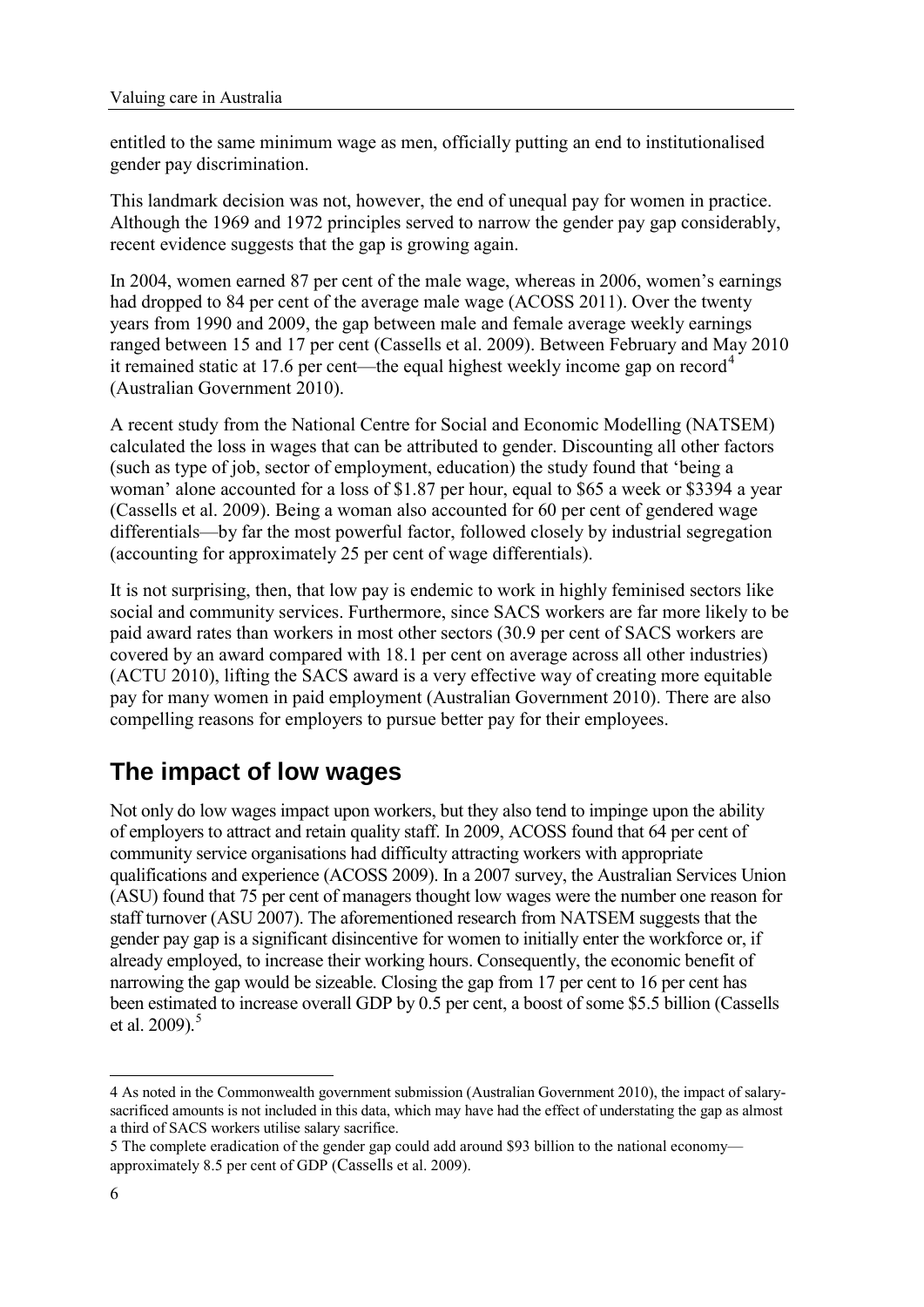The undervaluation of SACS workers is occurring in the context of professionalisation of the sector. Due to increased expectations from both the public and service providers, SACS workers are often required to possess a high level of training and experience. A recent Productivity Commission report found a 'clear trend to the professionalisation of the community services direct care workforce' which will continue to rise due to 'more complex client requirements and increased community expectations of care'(Productivity Commission 2010, p. 261). This professionalisation is evident in the increase in enrolments in Community Services Training Packages from 77,200 in 2004 to 108,200 in 2008 (ACOSS 2009). At the same time, the combined impact of low wages and high skill sets required to do the job, more complex clients and higher community expectations is fuelling staff turnover across the sector.

The SACS sector has been growing at a rate of 2.6 per cent annually—faster than the health industry (White 2010). While the number of clients and their expectations are increasing, the number of community workers approaching retirement is also on the rise, applying pressure at both ends of an already stretched sector (Productivity Commission 2010). In the near future, employers will face a dramatic loss of employees: some researchers estimate between 10 and 40 per cent of the SACS workforce will retire within the next 15 years (ASU 2007). Clearly, something needs to change.

#### **The Queensland SACS case**

Following successful cases based on the equal remuneration principle, in 2009 the Queensland Services Union (QSU) applied for a new award for SACS workers. Although employer groups agreed that a wage increase was justified, they disagreed with the amount sought by the QSU and argued that it was not affordable or sustainable. Nonetheless, both parties were able to draft an 'Agreed Statement of Facts' which highlighted the key areas pertinent to the case. The agreed facts (QIRC Commission 2009) were that:

- undervaluation exists
- community sector work is care work
- government funding models contribute to undervaluation of the work
- industry features have influenced undervaluation
- changes in the value of the work have not been recognised in award rates
- undervaluation raises public interest concerns.

In its decision of 6 May 2009, the Queensland Industrial Relations Commission (QIRC 2009) detailed the following factors as contributing to the historical undervaluation of work in the SACS sector:

- the middle-class, charitable origins of the sector
- the cultural devaluation of care work as women's work
- industry features such as low unionisation rates
- industrial issues such as a general lack of over-award payments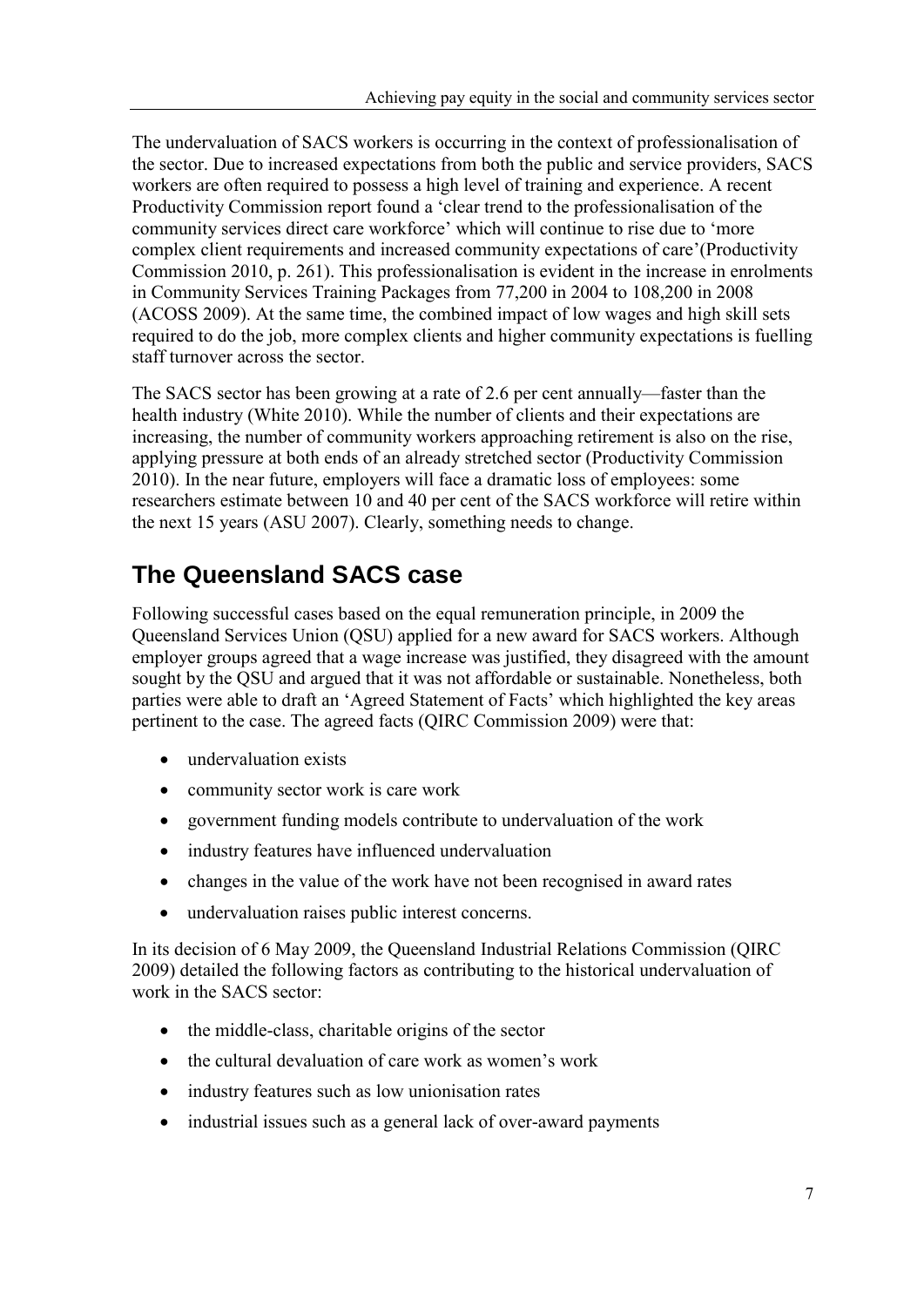• government funding of the sector as a more 'cost effective' way of delivering services.

The commission found that community and social services workers had indeed been significantly underpaid and their work historically undervalued. It granted wage increases of between 18 and 37 per cent over a three-year period for all Queensland SACS workers. The Queensland Government has subsequently committed \$414 million to subsidise the increased wage costs for employers.

#### **The national SACS case**

The outcome of this case will affect some 200,000 workers across the country. It is the first equal remuneration case brought before FWA since the new pay equity provisions of the *Fair Work Act 2009* were introduced.

The key questions in this case are whether or not the SACS industry has been undervalued, and if so, the degree to which undervaluation is due to gender. The ACTU outlined a twostage process that it believed FWA should undertake in the assessment of the claim put forward by the ASU. According to the ACTU (2010, p. 2), the first stage would be to establish the following:

- i. The SACS industry is female dominated;
- ii. The work in the SACS industry is undervalued; and
- iii. The undervaluation is referrable to the SACS industry being a female dominated industry.

Having established gender-based undervaluation, the second stage involves FWA deciding upon the appropriate remedy for SACS workers.

Establishing that the SACS sector is highly feminised is clear enough: women account for 87 per cent of workers (AIHW 2009). There is also broad agreement that the SACS industry is undervalued, not only among SACS workers and relevant unions, but also from some (though not all) employer groups. State governments have also openly stated that SACS workers have been undervalued and that this is, in part, due to the predominance of female workers in the sector. For example, the Victorian Government has held that:

The State accepts that the work performed by employees in the SACS industry is predominantly undertaken by women and that the value of such work has not always been reflected in the pay that SACS workers receive. This appears to be the result of multiple factors, some of which have a gender element (Victorian Government 2010, s. 108).

Likewise, the federal government has recognised the 'vital service the social and community services (SACS) sector delivers to some of the most vulnerable members of our society' and has also acknowledged the undervaluation of SACS workers (Evans 2010).

In its decision of 16 May 2011, FWA upheld the pay equity claim of SACS workers, stating that 'for employees in the SACS industry there is not equal remuneration for men and women workers for work of equal or comparable value' (FWA 2011a, p. 85). Moreover,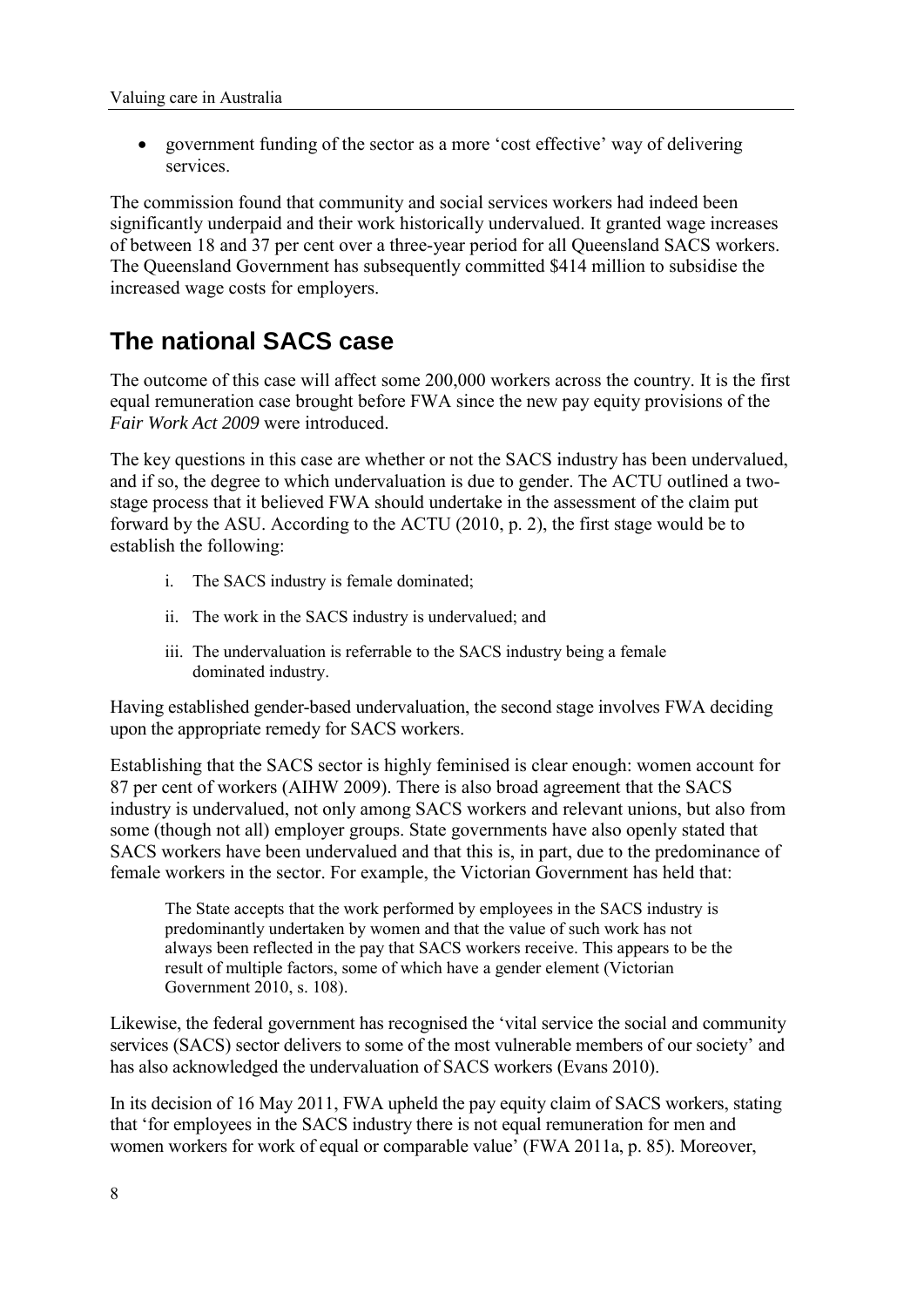FWA concluded that 'gender has been important in creating the gap between pay in the SACS industry and pay in comparable state and local government employment' (p. 87). While this is a highly significant outcome, the decision fell short of awarding an equal remuneration order; and FWA is now seeking further clarification on the degree to which low-pay in the sector is gender-related. Although undervaluation has been openly acknowledged by state and federal governments as well as FWA itself, both employer groups and federal and state governments have argued against the award increase. SACS employers contend that they are distinctive in their incapacity to accommodate wage increases. The business sector, for example, can absorb wage increases through price increases and restructuring—measures not obviously available to SACS employers. According to this view, the only option available to community sector employers in the event of a wage increase not subsidised by government funding is a reduction in the quality of service. This would clearly impact not only on SACS workers, but also on SACS clients including the frail elderly, people with disabilities and children.

In its submission to the case, the federal government advised FWA to consider 'the implications that a considerable wage increase may have on SACS services, SACS funders and the broader economy' and further stated that funding deficits arising from an increase in wages for SACS workers would be considered 'in the context of [the government's] fiscal strategy' which 'provides a framework for returning the budget to surplus' (Australian Government 2010, p. 113). Thus if SACS workers were granted equal pay and additional government funding is provided, 'it would likely come at the expense of other Government funded services' (p. 10). The Victorian Government recently followed suit, reneging on an election promise to fully fund additional wage costs on the basis of a separate pre-election commitment to maintain an annual surplus of \$100 million (Victorian Government 2011). As the ASU has pointed out, such statements are effectively holding SACS workers to ransom (ASU 2010). Moreover, workers providing essential services to vulnerable citizens should not have to subsidise the sector through low and unequal rates of pay. The level of funding for social and community services is ultimately a matter of budget priorities. In setting these priorities, what is perceived to be good politics (for example, a budget surplus) should not overshadow the rights and needs of undervalued workers, the quality of service for clients and the wellbeing of society.

In its assessment of broader economic impact, the government made it clear that an award increase would have minimal effect. Due to the relatively small size of the SACS sector as a proportion of the economy as a whole, pay rises of between 14 and 50 per cent would have a negligible impact on overall wages growth, employment growth and inflation. Thus, a victory for SACS workers would only add around 0.03 per cent to wages growth over the phase-in period (Australian Government 2010). Given the negligible impact of a SACS wage increase on the broader economy, as well as the importance of the sector for the most vulnerable in our society and the historical undervaluation of the sector, in the event of a wage increase it is incumbent on the federal government and all state governments to fully subsidise additional costs for SACS employers. In a recent speech, the Parliamentary Secretary for School Education and Workplace Relations, Senator Jacinta Collins, pledged her 'support for equal pay for community sector workers' and held that 'the Government strongly supports gender pay equity, based on our values of fairness and equity'(Collins 2010). Recognition from the government of the vital work done by SACS workers, support for pay equity and an end to undervaluation is certainly welcome. Nonetheless, the needs of workers, employers and clients go far beyond rhetorical support; critically, they require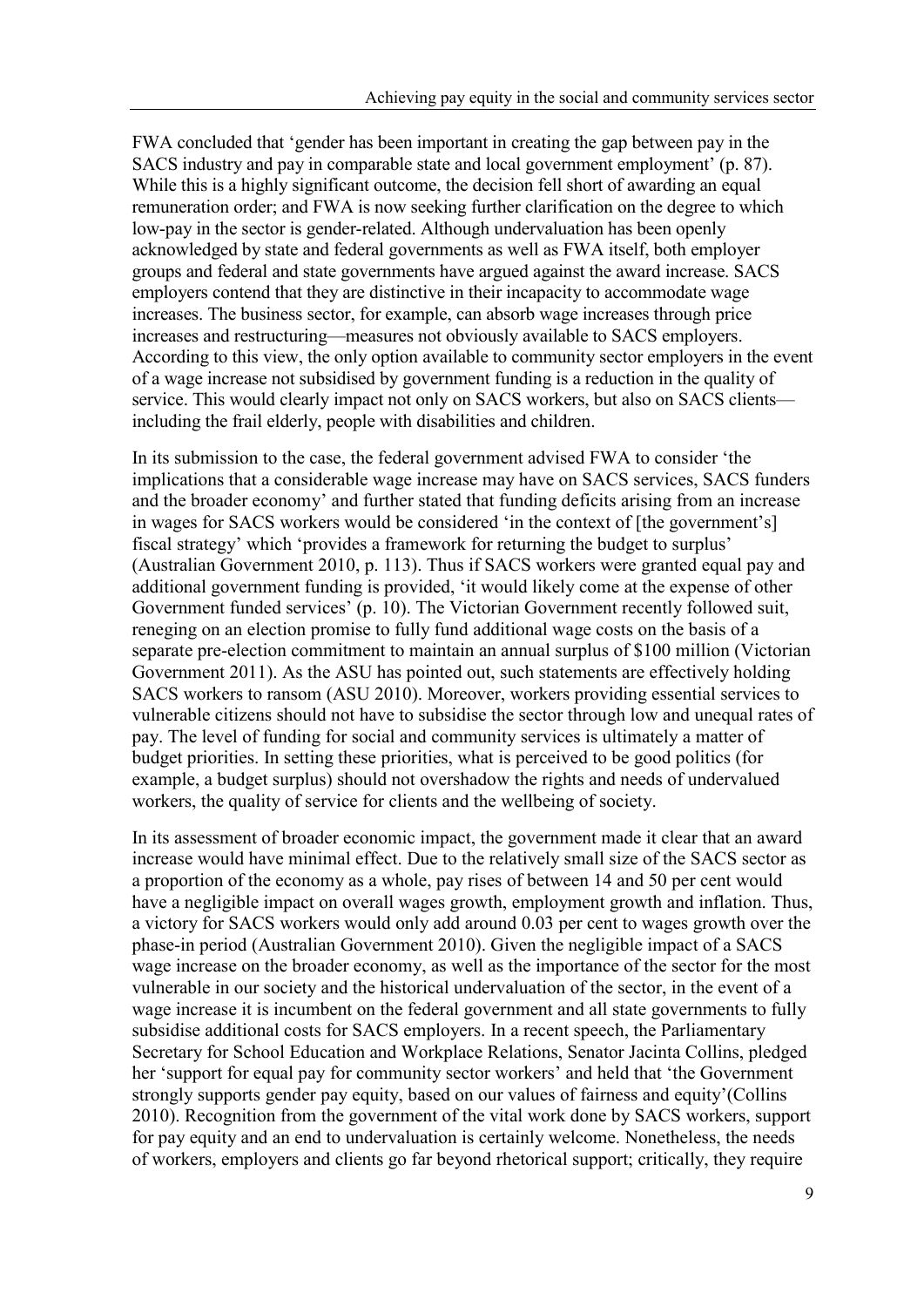sufficient funding for both equal pay and high-quality service in a vital and historically undervalued sector. Closing the gender wage gap is a long-term project and achieving equitable wages for SACS workers is a significant step towards labour market equity. It is a step that the government should actively support.

### **(Re)considering the Nordic model**

The SACS pay equity case is an important step in building gender equity and valuing care in Australia. This undertaking has had a number of phases and false starts, some of which are instructive for the current situation. Under the corporatist Accord between unions and the Labor government (1983–95), Australia looked to Scandinavia for policy inspiration across a range of areas (ACTU & TCU 1987). It was recognised that in terms of the role of the state in care provision and the valuing of care work, the Nordic states were developing models of best practice. At the time, Australia was keen to keep pace. Unfortunately, the fiscal crisis of the 1990s, the rise of neo-liberalism, the collapse of the Accord and subsequent election of the Howard government intervened. Meanwhile, the Nordic states continued to enact reform measures designed to confront equity issues across spheres including education, pay, the gendered division of labour (especially care labour) and labour market access.

There have been both successes and failures in this process and it is important not to overvalue the Nordic model. In her analysis of gender, citizenship and social justice in the Nordic welfare states, Lister (2009) draws a distinction between 'half full' and 'half empty' readings of these states' achievements in terms of gender equality and recognition of care work.

The 'half empty' analysis points primarily to the persistence of gender disparities in economic participation and opportunity, largely driven by a highly segregated labour market. In 2010, on the Economic Participation and Opportunity subindex, a component of the World Economic Forum's Global Gender Gap measure, only Norway among the Nordic states was ranked in the top 10, although all the others fell within the top 30 countries (Hausmann, Tyson & Zahidi 2010).<sup>[6](#page-9-0)</sup> However, according to Lister, 'because these are relatively egalitarian societies overall with compressed wage structures, the gender pay inequalities that result from occupational segregation do not translate into such wide economic inequalities as segregated labour markets do elsewhere' (Lister 2009, p. 259). Nonetheless, labour market segregation by gender remains relatively high across the Nordic states. For example, in Sweden women account for 83 per cent of social workers and 75 per cent of teachers (Statistics Sweden 2010).

Although labour market segregation remains, the 'half full' analysis of the Nordic states reveals some significant achievements. A broad indicator of national gender equity (inclusive of, but not limited to, income parity) is a nation's standing on the overall Global Gender Gap rankings. Individual country movement within these rankings also provides some insight into the effect of national policies on gender equity. For some time now, the Nordic countries have dominated the high rankings. In 2010, Iceland, Norway, Finland and Sweden occupied the top four positions, with Denmark ranked 7th. Meanwhile, Australia has fallen further behind—from 15th in 2006, to 23rd in 2010, behind countries including

<span id="page-9-0"></span><sup>-</sup>6 Australia was ranked 24th. A higher ranking indicates less inequality between women and men.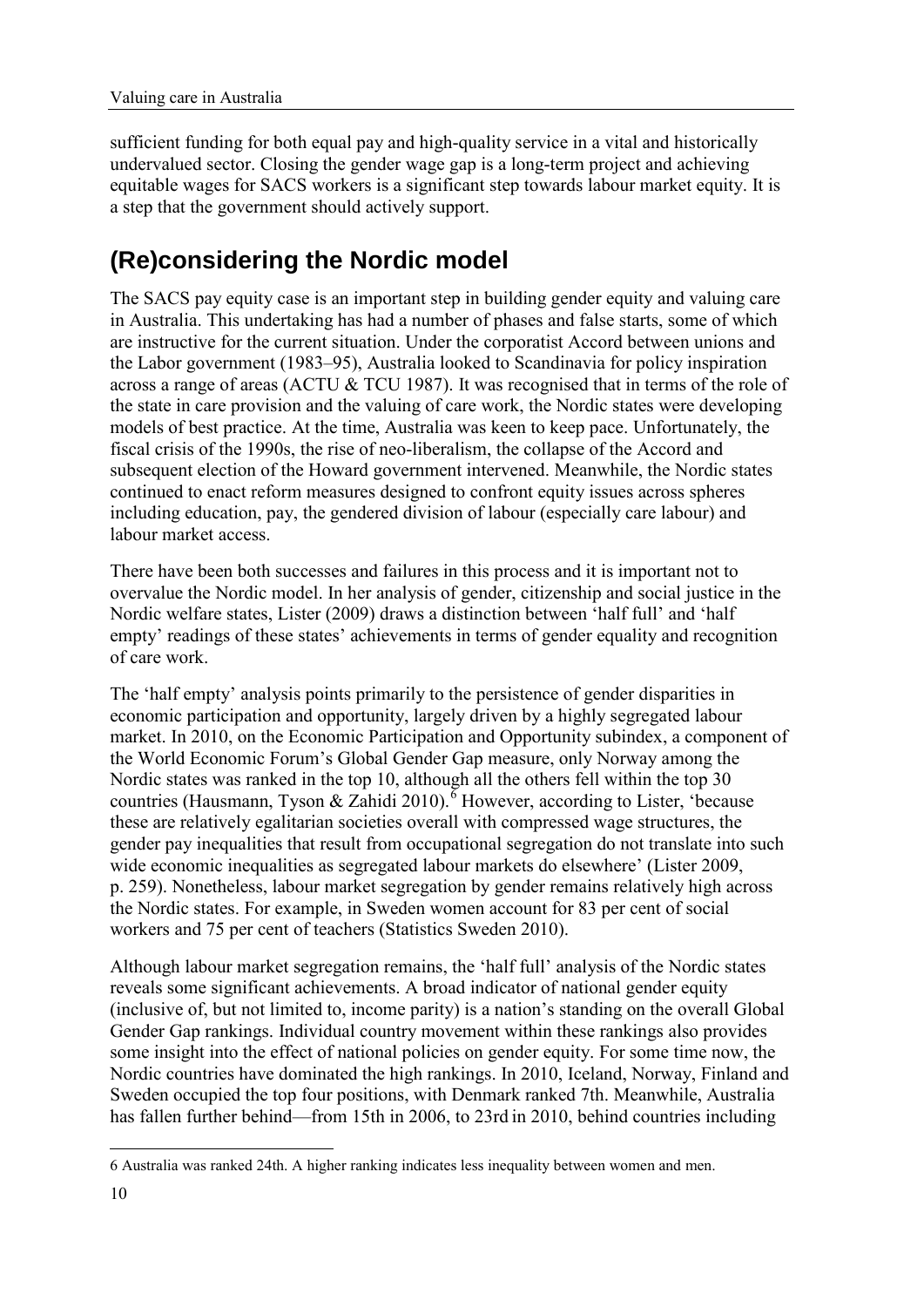Mozambique, United States and Sri Lanka. All of the Nordic states except Denmark have closed more than 80 per cent of the gender gap (Hausmann, Tyson & Zahidi 2010).

The active and creative engagement of Nordic governments in issues of gender equity and labour market segregation is clear. For example, the effect of the global financial crisis (GFC) of the late 2000s on Nordic labour markets led to some interesting policy initiatives. In contrast to historical trends, the GFC created higher levels of unemployment for men than women, as the male-dominated sectors (e.g. construction, manufacturing) were the most adversely affected. At the same time, there was a consistent shortage of workers in the care sector which continues to be populated primarily by women. In response to this scenario, the Nordic Council of Ministers launched a project to 'simultaneously improve economic growth and advance equity between the genders' by investigating whether 'unemployment among men could be turned into an opportunity that could benefit the care-sector' (Nordic Council of Ministers 2010, p. 7). Such projects are designed to tackle the conceptual divide between 'men's work' and 'women's work' which continues to frame and inform labour market segregation on the one hand, while introducing practical policies that will encourage men to enter the care sector (thus desegregating the labour market) on the other.

In terms of care policy, although there are some discrepancies between individual countries, Nordic trajectories have been fairly consistent, embodying a 'caring state' model within which the universal provision of childcare and aged care services is broadly understood as a citizenship right (Lister 2009). In Sweden, for example, childcare costs are shared between the state, employers and parents so that parents pay a mere 8 per cent of fees, which are capped at a maximum level (European Commission Expert Group on Gender and Employment Issues 2009). Parental leave policies have been designed to encourage both men and women to undertake child care: in order to encourage men to take paternity leave, a proportion of leave is designated for men and cannot be taken by women. There is some evidence that this is having a positive effect, with high take-up rates of parental leave by fathers in Sweden (73 per cent in 2000), Norway (81 per cent in 2001) and Iceland (90 per cent in 2007). However, these policies have yet to impact upon the household division of care labour, which is still disproportionately done by women (Williams 2009).

The Nordic 'caring state' model is largely the product of ongoing campaigns for women's rights. For example, as early as the 1930s, Swedish women had won claims for, *inter alia*, maternity leave, universal maternal health care and income support for single mothers. These campaigns were successful in large part because they were framed within national historical paradigms (Williams 2009). In order to gain political and social traction, campaigns around women's rights—and care needs in particular—must take into account unique national cultural and political discourses. As such, an Australian 'caring state' model will be necessarily different from those developed in the Nordic states. It will be idiosyncratic, and cannot be modelled too closely on any existing typology. A deep interrogation of the way in which care work has been historically valued and framed in Australia is the starting point in the development of a future model of care. The pay equity case currently before FWA may provide such a beginning.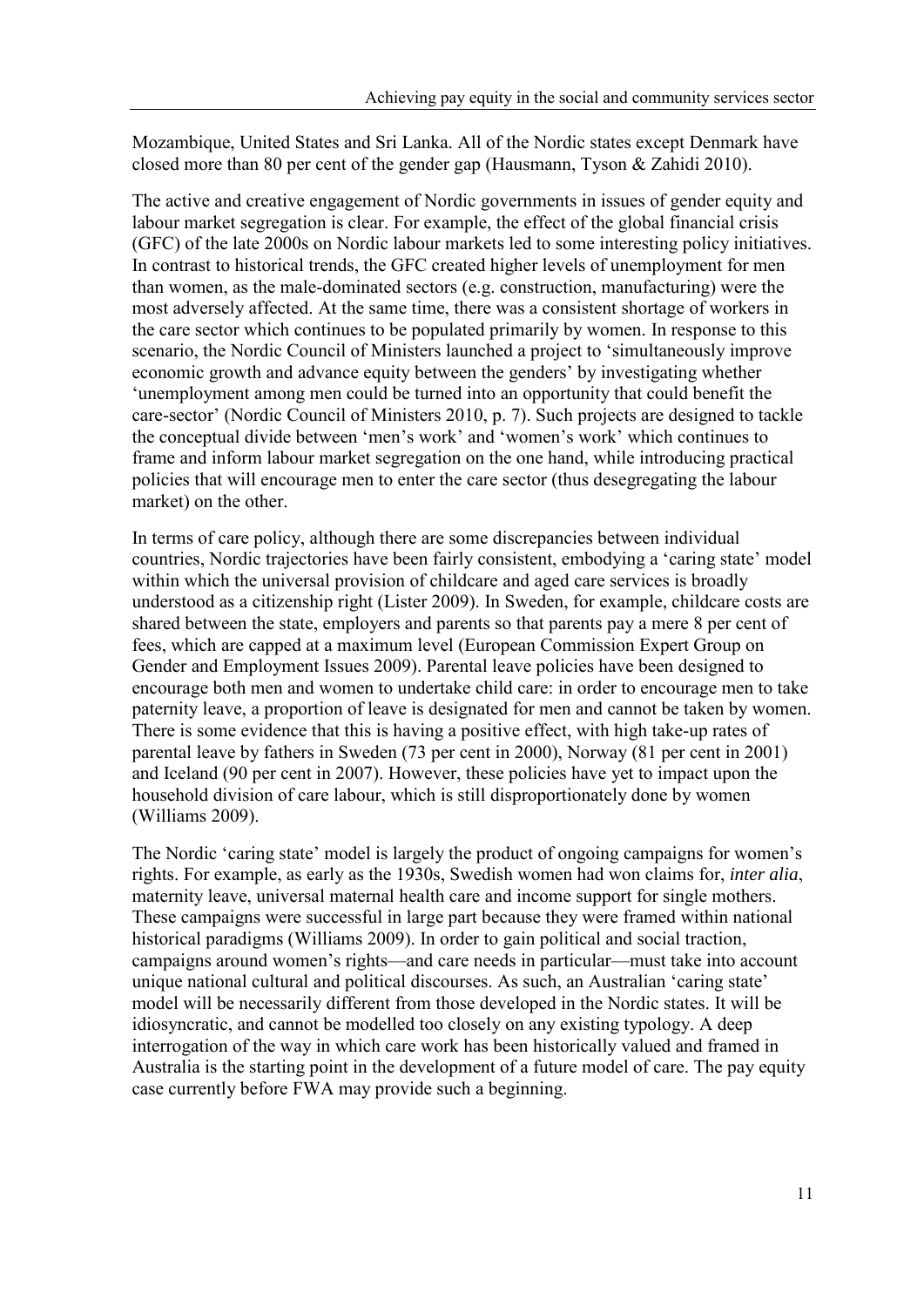#### **Conclusion**

The historical undervaluation of care work and the driving down of wages in the SACS sector is primarily the product of its roots in voluntarism and its highly feminised character. FWA has recently recognised as much, finding that care work has been undervalued, and that this undervaluation is gender-based (FWA 2011b). Given this finding, in the likely event that FWA grants a substantial award increase for SACS workers, it is incumbent on all state and federal governments to subsidise additional costs for employers in this vital sector.

Beyond achieving pay equity, it is the contention of this paper that the SACS wage case raises broader questions about the efficacy of the prevailing model of welfare provision in Australia. For example, the application of national competition policy to, and the privatisation of, social services during the mid 1990s has had a range of detrimental effects. As well as driving down wages, the competitive model has discouraged service providers from sharing knowledge about best practice and has pushed out smaller not-forprofit organisations. Further, in order to retain government funding, providers must engage with a complex system laden with onerous compliance and reporting obligations which drain the time workers spend assisting clients. Finally, the fact that the government ultimately pays for the vast majority of the costs of service delivery seriously calls into question the privatised, competitive model of welfare.

In light of the inefficiencies and complexities of the competitive model, the widening gender equity gap, the continuing growth of the care sector, the nation's ageing population, SACS employers' difficulty in attracting and retaining quality workers, and the professionalisation of care work, it is timely to re-engage in dialogue around the successful aspects of the Nordic 'care state' model. The 'social investment' and 'social inclusion' agendas in Australia provide developing frameworks on which an Australian 'care regime' could be built. While different contexts preclude wholesale policy transfer, the Nordic states provide inspiration for future directions in Australia's journey towards a more inclusive, equal, caring society.

#### **References**

Access Economics & Carers Australia 2010, *The economic value of informal care in 2010*, Access Economics, Canberra.

ACOSS—*see* Australian Council of Social Service

ACTU 2009, National Minimum Wage Case 2009: *summary of ACTU submission to Fair Pay Commission, 23 March 2009*, ACTU, Melbourne.

——2010, Equal Remuneration Case: *ACTU submission*, ACTU, Melbourne.

——& Trade Development Council 1987, *Australia reconstructed: ACTU/TDC mission to Western Europe—a report by the mission members to the ACTU and the TDC*, AGPS, Canberra.

AIHW—*see* Australian Institute of Health and Welfare

ASU—*see* Australian Services Union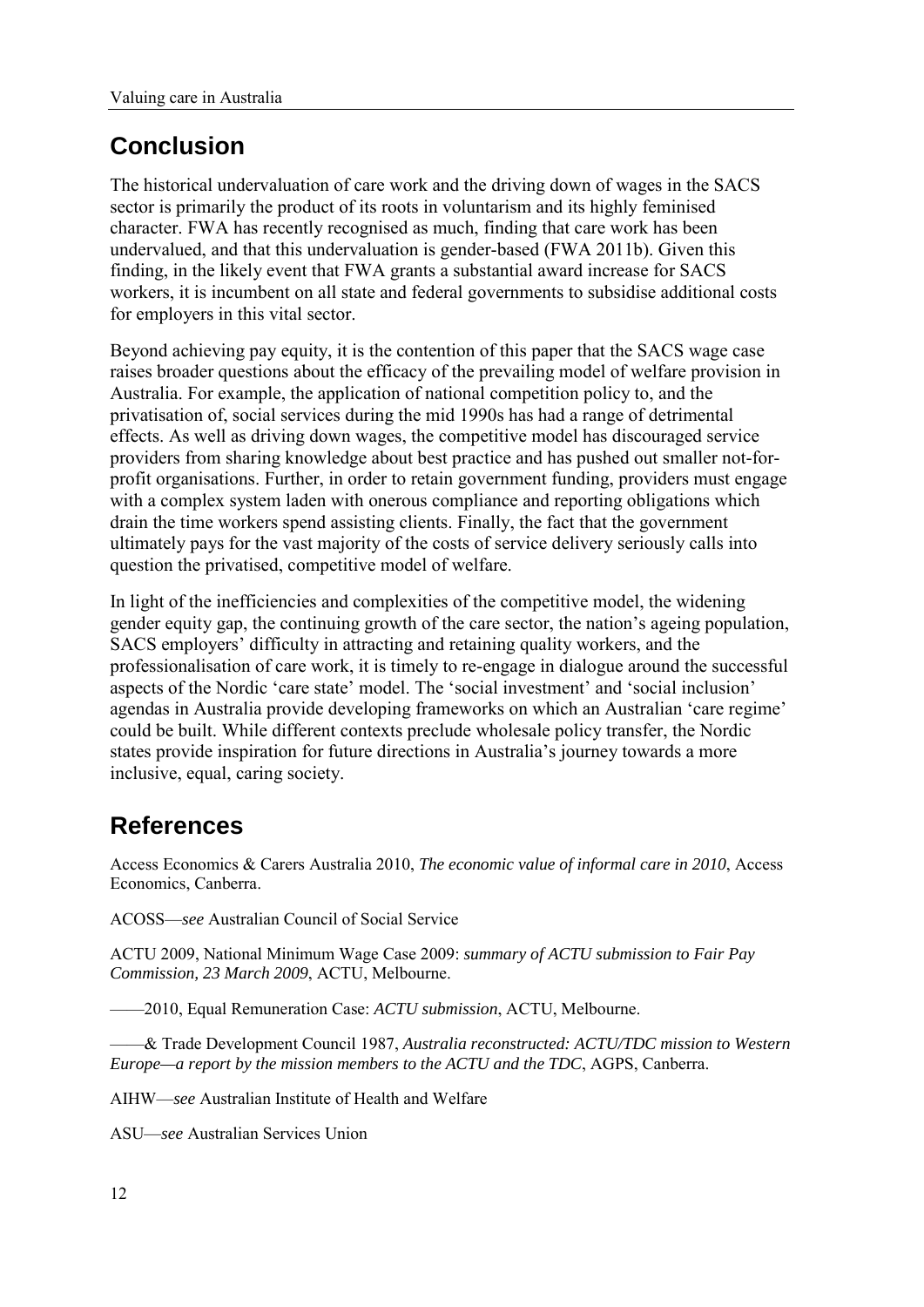Australian Council of Social Service (ACOSS) 1996, *Keeping sight of the goal: the limits of contracts and competition in community services*, ACOSS Paper no. 102, Strawberry Hills, NSW.

——2009, *Australian community sector survey report 2009, volume 1: national*, ACOSS, Strawberry Hills, NSW.

——2011, Submission to Fair Work Australia on minimum wages, ACOSS, Strawberry Hills, NSW.

Australian Government 2010, Equal Remuneration Case: *Fair Work Australia—Australian Government submission*, submitted by J Collins (Parliamentary Secretary for School Education and Workplace Relations), Australian Government, Canberra.

Australian Institute of Health and Welfare (AIHW) 2009, *Health and community services labour force 2006*, AIHW, Canberra.

Australian Services Union (ASU) 2007, *Building social inclusion in Australia: priorities for the social and community services sector workforce*, ASU, Melbourne.

——2010, *Summary of Commonwealth submission to the ASU* Equal Pay Case, ASU, Melbourne.

Cassells, R, Vidyattama, Y, Miranti, R & McNamara, J 2009, *The impact of a sustained gender wage gap on the Australian economy*, report to the Office for Women, Department of Families, Community Services, Housing and Indigenous Affairs, NATSEM, Canberra.

Collins, J (Parliamentary Secretary for School Education and Workplace Relations) 2010, *Address to Australian Industry Group Personnel and Industrial Relations Conference*, 18 October, Department of Education, Employment and Workplace Relations, Canberra, viewed 9 May 2011, [<http://www.deewr.gov.au/ministers/collins/media/speeches/pages/article\\_101018\\_154827.aspx>](http://www.deewr.gov.au/ministers/collins/media/speeches/pages/article_101018_154827.aspx).

European Commission Expert Group on Gender and Employment Issues 2009, *The provision of childcare services: a comparative review of 30 European countries*, European Commission, Brussels.

Evans, C (Minister for Tertiary Education, Skills, Jobs and Workplace Relations) 2010, *Government stands firm in support of pay equity*, media release, 23 November, Department of Education, Employment and Workplace Relations, Canberra.

Fair Work Australia (FWA) 2011a, *Decision* Fair Work Act 2009 *s. 302: Equal remuneration order*, Fair Work Australia, Canberra, viewed 8 June 2011, [<http://www.fwa.gov.au/sites/remuneration/decisions/2011fwafb2700.htm>](http://www.fwa.gov.au/sites/remuneration/decisions/2011fwafb2700.htm).

——2011b, *Equal Pay Case 1969*, Fair Work Australia, Canberra, viewed 7 June 2011, [<http://www.fwa.gov.au/documents/education/resources/1969\\_127\\_CAR\\_1142.pdf>](http://www.fwa.gov.au/documents/education/resources/1969_127_CAR_1142.pdf).

FWA—*see* Fair Work Australia

Hausmann, R, Tyson, L & Zahidi, S 2010, *The global gender gap report*, World Economic Forum, Geneva.

Hilmer, F G, Rayner, M & Taperell, G 1993, *National competition policy*, Report by the Independent Committee of Inquiry, AGPS, Canberra.

Honner, J 1998, 'Contesting welfare', *Eureka Street*, December, pp. 29–33.

Industry Commission 1995, *Charitable organisations in Australia*, Industry Commission, Canberra.